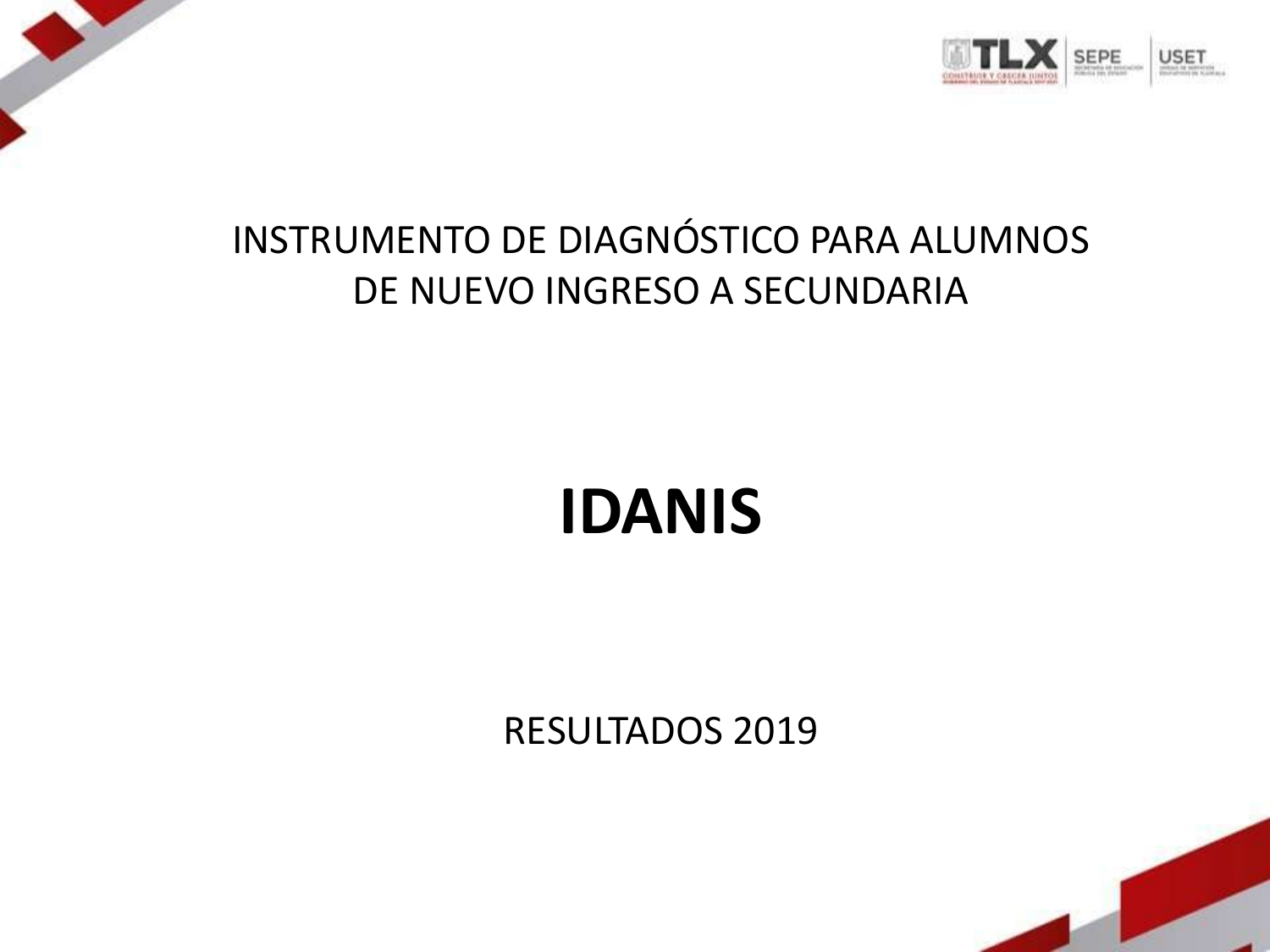

| <b>ESCUELAS SECUNDARIAS TECNICAS -IDANIS 2019-</b>      |            |                   |
|---------------------------------------------------------|------------|-------------------|
| <b>LENGUAJE Y COMUNICACIÓN</b>                          | C.C.T      | <b>PORCENTAJE</b> |
| 4 DE OCTUBRE DE 1856                                    | 29DST0024X | 70.0              |
| <b>BICENTENARIO DE LA INDEPENDENCIA</b>                 | 29DST0049F | 55.4              |
| ESC. SEC. TEC. NO. 11 LIC. JOSÉ MIGUEL GURIDI Y ALCOCER | 29DST0011T | 50.0              |
| BENITO JUÁREZ GARCÍA                                    | 29DST0033E | 46.3              |
| ISEC.TEC. NO. 15 JOAQUÍN HERRERA ARROYO                 | 29DST0016O | 44.2              |
| ESC. SEC. TEC.NO. 35 10 DE DIC. DE 1949                 | 29EST0003J | 43.8              |
| IESC.SEC TEC EZEQUIEL M. GRACIA                         | 29DST0022Z | 40.4              |
| ESC.SEC.TEC.NO. 40 SIGLO VEINTIUNO                      | 29EST0008E | 33.8              |
| <b>IPROFA SOFIA MENA SÁNCHEZ</b>                        | 29DST0046I | 20.8              |
| JESÚS REYES HEROLES                                     | 29DST0015P | 20.7              |
| IESC.SEC.TE.NO.54 SAN MIGUEL CONTLA TLAX                | 29DST0054R | 20.7              |
| ISEC.TEC.NO. 23                                         | 29DST0023Y | 20.5              |
| EMMA NAVA RODRÍGUEZ                                     | 29DST0028T | 20.3              |
| ICAMAXTLI                                               | 29EST0002K | 19.5              |
| ICRISANTO CUELLAR ABAROA                                | 29DST0042M | 18.3              |
| <b>IOCTAVIO PAZ</b>                                     | 29EST0007  | 18.2              |
| TÉCNICA NO.53                                           | 29DST0053S | 18.0              |
| SEC.TEC. NO. 17                                         | 29DST0013R | 18.0              |
| HIMNO NACIONAL                                          | 29DST0018M | 17.5              |
| IDESIDERIO HERNÁNDEZ XOCHITIOTZIN                       | 29DST0032F | 17.0              |
| <b>IFELIPE SANTIAGO XICOHTÉNCATL</b>                    | 29DST0025W | 16.3              |
| <b>IESC.SEC.TEC. NO.4</b>                               | 29DST0004  | 16.0              |
| <b>BICENTENARIO</b>                                     | 29DST0056P | 16.0              |
| ESC.SEC.TEC.NO. 52                                      | 29DST0052T | 15.5              |
| MARIANO GONZÁLEZ.                                       | 29DST0057O | 15.3              |

J

◢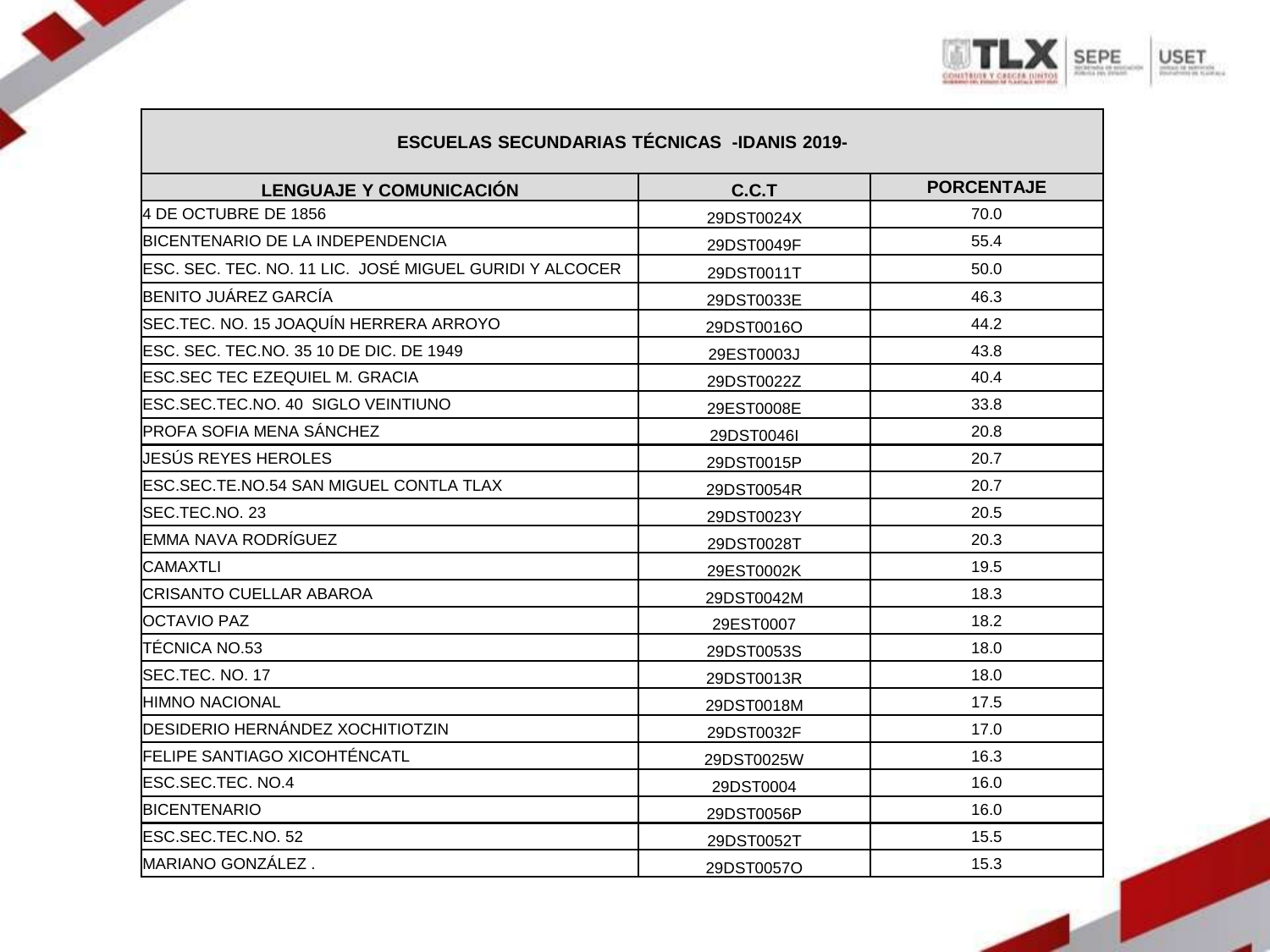

#### **L enguaje y Comunicación Secundarias Técnicas**

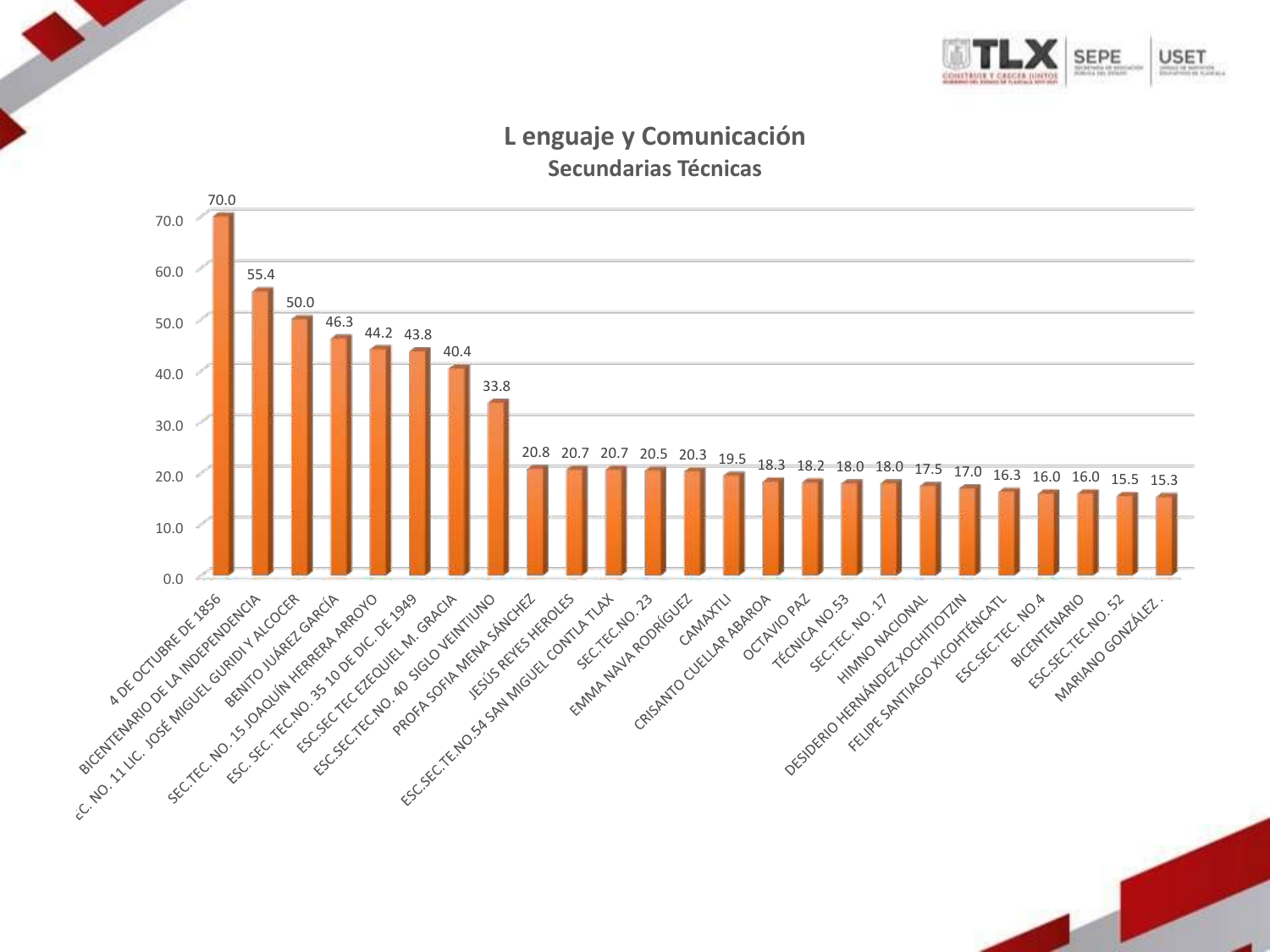

| <b>ESCUELAS SECUNDARIAS TÉCNICAS -IDANIS 2019-</b>      |            |                   |
|---------------------------------------------------------|------------|-------------------|
| <b>MATEMÁTICAS</b>                                      | C.C.T.     | <b>PORCENTAJE</b> |
| 4 DE OCTUBRE DE 1856                                    | 29DST0024X | 54.7              |
| BENITO JUÁREZ GARCÍA                                    | 29DST0033E | 48.3              |
| BICENTENARIO DE LA INDEPENDENCIA                        | 29DST0049F | 45.3              |
| ESC. SEC. TEC. NO. 11 LIC. JOSÉ MIGUEL GURIDI Y ALCOCER | 29DST0011T | 44.4              |
| ESC.SEC TEC EZEQUIEL M. GRACIA                          | 29DST0022Z | 38.9              |
| SEC.TEC. NO. 15 JOAQUÍN HERRERA ARROYO                  | 29DST0016O | 38.1              |
| ESC. SEC. TEC.NO. 35 "10 DE DIC. DE 1949"               | 29EST0003J | 37.2              |
| ESC.SEC.TEC.NO. 40 SIGLO VEINTIUNO                      | 29EST0008E | 32.2              |
| ESC.SEC.TEC. NO.4                                       | 29DST0004  | 30.2              |
| PROFA SOFIA MENA SÁNCHEZ                                | 29DST0046I | 28.3              |
| SEC.TEC.NO. 23                                          | 29DST0023Y | 26.3              |
| <b>CAMAXTLI</b>                                         | 29EST0002K | 26.2              |
| JESÚS REYES HEROLES                                     | 29DST0015P | 25.2              |
| EMMA NAVA RODRÍGUEZ                                     | 29DST0028T | 25.0              |
| <b>OCTAVIO PAZ</b>                                      | 29EST0007  | 24.0              |
| TECNICA NO.53                                           | 29DST0053S | 24.0              |
| SEC.TEC. NO. 17                                         | 29DST0013R | 23.7              |
| CRISANTO CUELLAR ABAROA                                 | 29DST0042M | 23.5              |
| DESIDERIO HERNÁNDEZ XOCHITIOTZIN                        | 29DST0032F | 22.8              |
| <b>HIMNO NACIONAL</b>                                   | 29DST0018M | 22.5              |
| <b>FELIPE SANTIAGO XICOHTÉNCATL</b>                     | 29DST0025W | 22.2              |
| <b>MARIANO GONZÁLEZ</b>                                 | 29DST0057O | 21.8              |
| ESC.SEC.TEC.NO. 52                                      | 29DST0052T | 21.5              |
| <b>BICENTENARIO</b>                                     | 29DST0056P | 21.3              |
| <b>IESC.SEC.TE.NO.54 SAN MIGUEL CONTLA TLAX</b>         | 29DST0054R | 16.0              |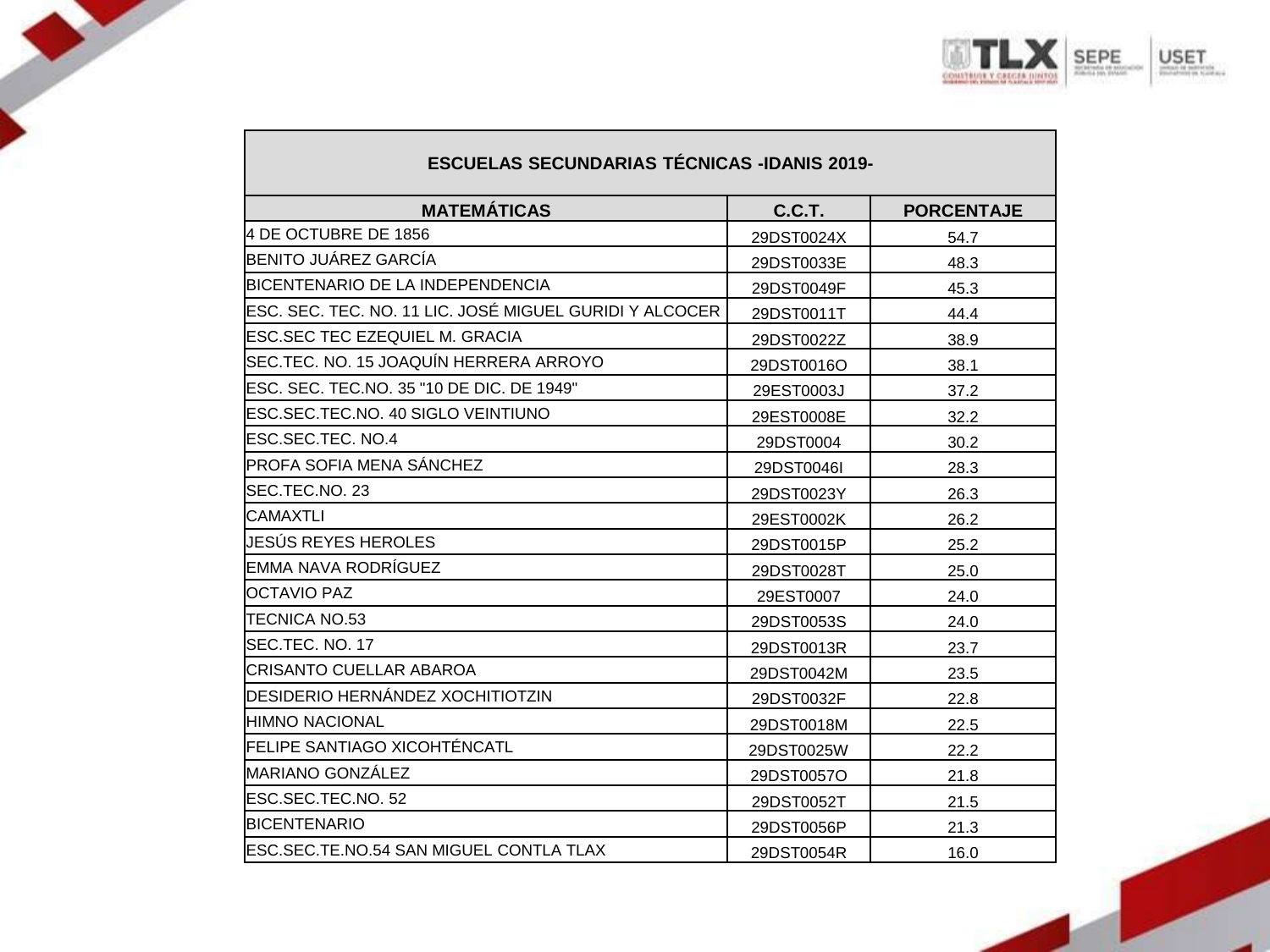

#### **Matemáticas Secundarias Técnicas**

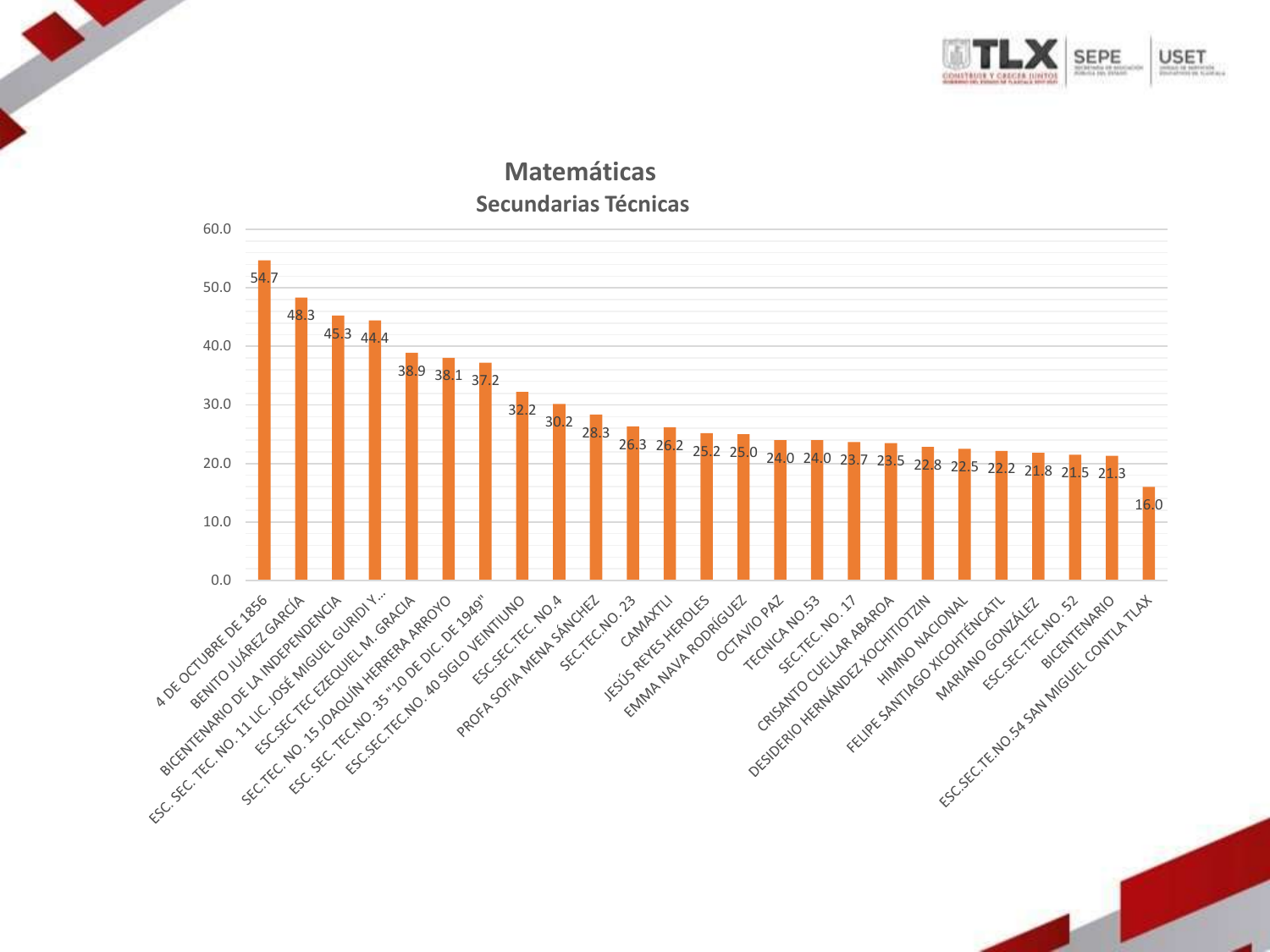

| <b>ESCUELAS TELESECUNDARIAS ESTATALES -IDANIS 2019-</b> |               |                   |
|---------------------------------------------------------|---------------|-------------------|
| <b>MATEMÁTICAS</b>                                      | <b>C.C.T.</b> | <b>PORCENTAJE</b> |
| <b>SEVERINO CUAPANTECATL</b>                            | 29ETV0057A    | 50.0%             |
| <b>IESTEBAN ANGEL VAZQUEZ</b>                           | 29ETV0023K    | 43.9%             |
| <b>IMALINTZI</b>                                        | 29ETV0012E    | 43.5%             |
| ICUEXTOTITLA                                            | 29ETV0096C    | 43.2%             |
| MARTIRES DE 1915                                        | 29ETV0022L    | 41.4%             |
| <b>DIEGO DE DURAN</b>                                   | 29ETV0014C    | 41.0%             |
| <b>IMIGUEL HIDALGO</b>                                  | 29ETV0039L    | 40.7%             |
| IMA. LUISA XICOHTENCATL                                 | 29ETV0006U    | 40.5%             |
| <b>FRANCISCO I. MADERO</b>                              | 29ETV0038M    | 40.5%             |
| <b>20 DE NOVIEMBRE</b>                                  | 29ETV0049S    | 39.3%             |
| <b>IMUNICIPIO DE TLAXCO</b>                             | 29ETV0095D    | 39.2%             |
| 17 DE SEPTIEMBRE                                        | 29ETV0093F    | 38.6%             |
| IINSTITUTO LAS PEÑAS                                    | 29PTV0002D    | 38.4%             |
| LIC. EMILIO SÀNCHEZ PIEDRAS                             | 29ETV0025I    | 37.8%             |
| IGENERAL ANTONIO CARVAJAL                               | 29ETV0010G    | 37.7%             |
| <b>IFRAY DIEGO VALADEZ</b>                              | 29ETV0013D    | 37.1%             |
| <b>PRIMERO DE SEPTIEMBRE</b>                            | 29ETV0021M    | 37.1%             |
| ILIC. Y CORONEL LIRA Y ORTEGA                           | 29ETV0020N    | 36.9%             |
| UESUS REYES HEROLES                                     | 29ETV0052F    | 36.8%             |
| <b>JUAN ESCUTIA</b>                                     | 29ETV0018Z    | 36.2%             |
| <b>CHICHIMECATEUCTLI</b>                                | 29ETV0092G    | 36.0%             |
| MOTENEHUATZIN                                           | 29ETV0015B    | 36.0%             |
| <b>IREGINO FLORES</b>                                   | 29ETV0074R    | 35.6%             |
| PROF. LEONIDES AYALA ESCAMILLA                          | 29ETV0005V    | 35.5%             |
| IXOCHIQUETZALLI                                         | 29ETV0032S    | 35.3%             |
| <b>DOMINGO ARENAS</b>                                   | 29ETV0011F    | 35.3%             |
| ITIERRA Y LIBERTAD                                      | 29ETV0048T    | 35.2%             |
| <b>MIMIAHUAPAN</b>                                      | 29PTV0001E    | 34.3%             |

J

J

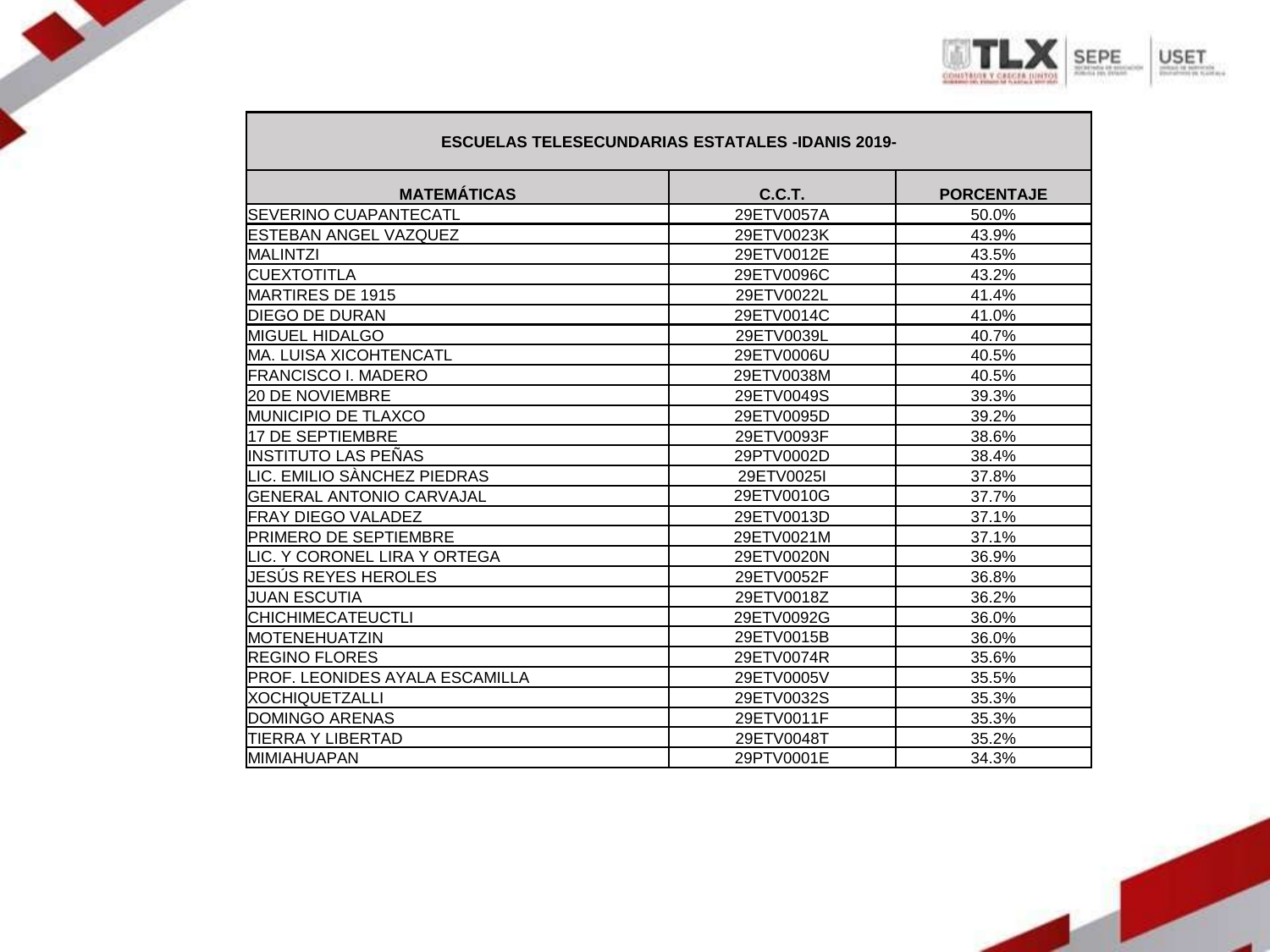

#### **ESCUELAS TELESECUNDARIAS ESTATALES -IDANIS 2019-**

 $\mathcal{L}$ 

| <b>MATEMÁTICAS</b>                                      | <b>C.C.T.</b> | <b>PORCENTAJE</b> |
|---------------------------------------------------------|---------------|-------------------|
| ÁZARO CÁRDENAS                                          | 29ETV0004W    | 34.0%             |
| GENERAL ÁLVARO OBREGÓN                                  | 29ETV0055C    | 34.0%             |
| <b>EMILIANO ZAPATA</b>                                  | 29ETV0029E    | 33.8%             |
| QUETZALCOAPAN                                           | 29ETV0094E    | 33.8%             |
| JOSEFA ORTIZ DE DOMINGUEZ                               | 29ETV0031T    | 33.7%             |
| <b>CUAUHTEMOC</b>                                       | 29ETV0044X    | 33.6%             |
| 4 DE OCTUBRE DE 1856                                    | 29ETV0016A    | 33.4%             |
| BENITO JUÁREZ GARCÍA                                    | 29ETV0036O    | 33.3%             |
| BICENTENARIO DE LA INDEPENDENCIA                        | 29ETV0059Z    | 33.2%             |
| ESC. SEC. TEC. NO. 11 LIC. JOSÉ MIGUEL GURIDI Y ALCOCER | 29ETV0091H    | 32.9%             |
| ESC.SEC TEC EZEQUIEL M. GRACIA                          | 29ETV0001Z    | 32.7%             |
| SEC.TEC. NO. 15 JOAQUÍN HERRERA ARROYO                  | 29ETV0035P    | 32.2%             |
| ESC. SEC. TEC.NO. 35 "10 DE DIC. DE 1949"               | 29ETV0051G    | 32.1%             |
| ESC.SEC.TEC.NO. 40 SIGLO VEINTIUNO                      | 29ETV0075Q    | 31.7%             |
| ESC.SEC.TEC. NO.4                                       | 29ETV0009R    | 31.3%             |
| PROFA SOFIA MENA SÁNCHEZ                                | 29ETV0003X    | 31.2%             |
| SEC.TEC.NO. 23                                          | 29ETV0034Q    | 31.0%             |
| <b>CAMAXTLI</b>                                         | 29ETV0033R    | 30.4%             |
| JESÚS REYES HEROLES                                     | 29ETV0054D    | 30.1%             |
| EMMA NAVA RODRÍGUEZ                                     | 29ETV0040A    | 29.1%             |
| <b>OCTAVIO PAZ</b>                                      | 29ETV0019Y    | 29.0%             |
| TECNICA NO.53                                           | 29ETV0027G    | 28.2%             |
| SEC.TEC. NO. 17                                         | 29ETV0042Z    | 28.2%             |
| CRISANTO CUELLAR ABAROA                                 | 29ETV0028F    | 28.1%             |
| DESIDERIO HERNÁNDEZ XOCHITIOTZIN                        | 29ETV0053E    | 27.8%             |
| HIMNO NACIONAL                                          | 29ETV0041Z    | 27.6%             |
| <b>FELIPE SANTIAGO XICOHTÉNCATL</b>                     | 29ETV0058Z    | 27.2%             |
| MARIANO GONZÁLEZ G.                                     | 29ETV0050H    | 26.6%             |
| ESC.SEC.TEC.NO. 52                                      | 29ETV0026H    | 25.0%             |
| <b>BICENTENARIO</b>                                     | 29ETV0008S    | 24.5%             |
| ESC.SEC.TE.NO.54 SAN MIGUEL CONTLA TLAX                 | 29ETV0007T    | 19.2%             |
| RICARDO FLORES MAGON                                    | 29ETV0043Y    | 17.8%             |
| <b>LIC. BENITO JUAREZ</b>                               | 29ETV0024J    | 15.7%             |
| ADOLFO LOPEZ MATEOS                                     | 29ETV0047U    | 4.5%              |
| SOR JUANA INES DE LA CRUZ (ARCHIVO DAÑADO               | 29ETV0002Y    | 0.0%              |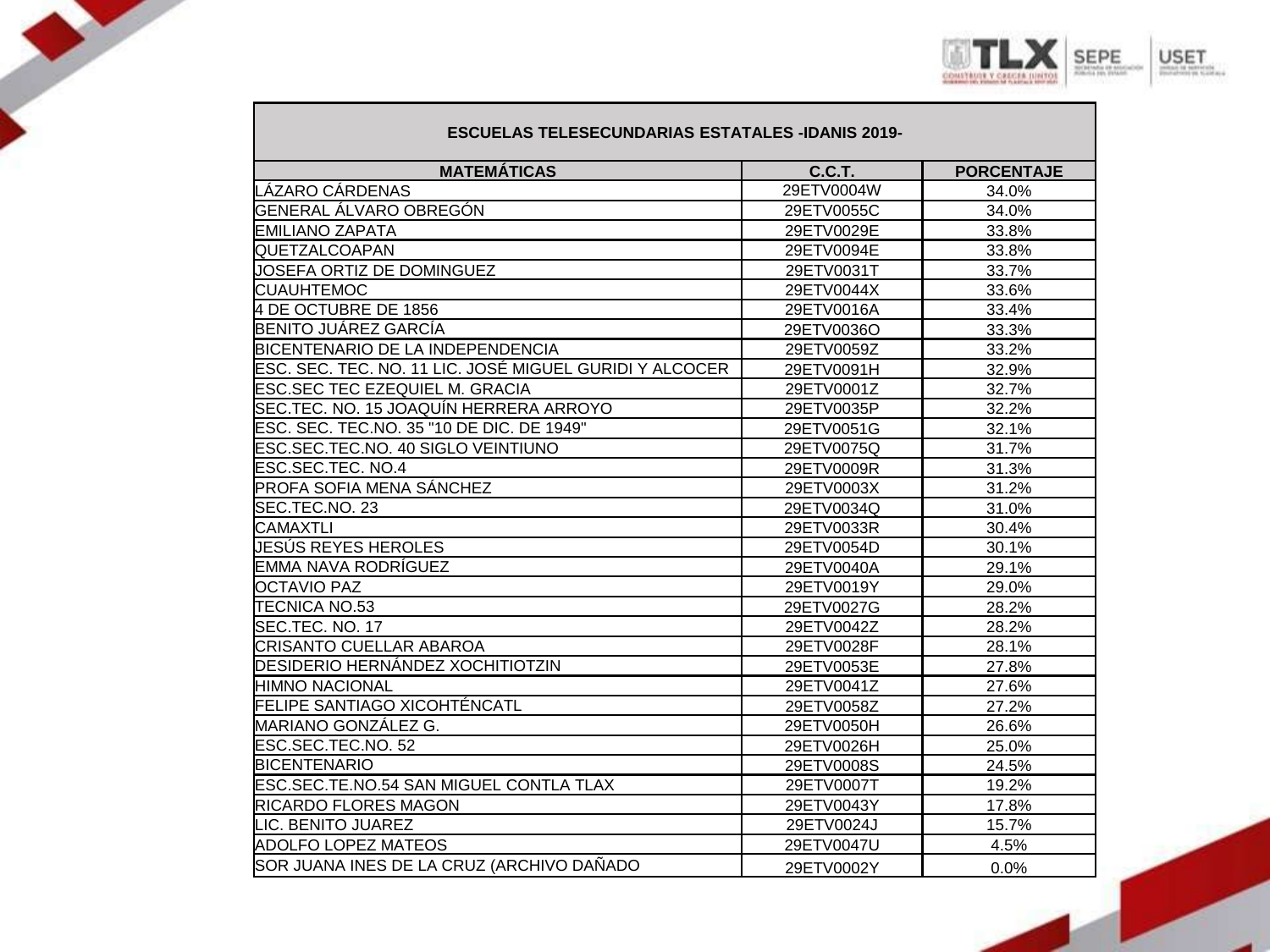

## **Matemáticas Telesecundaria Estatal**

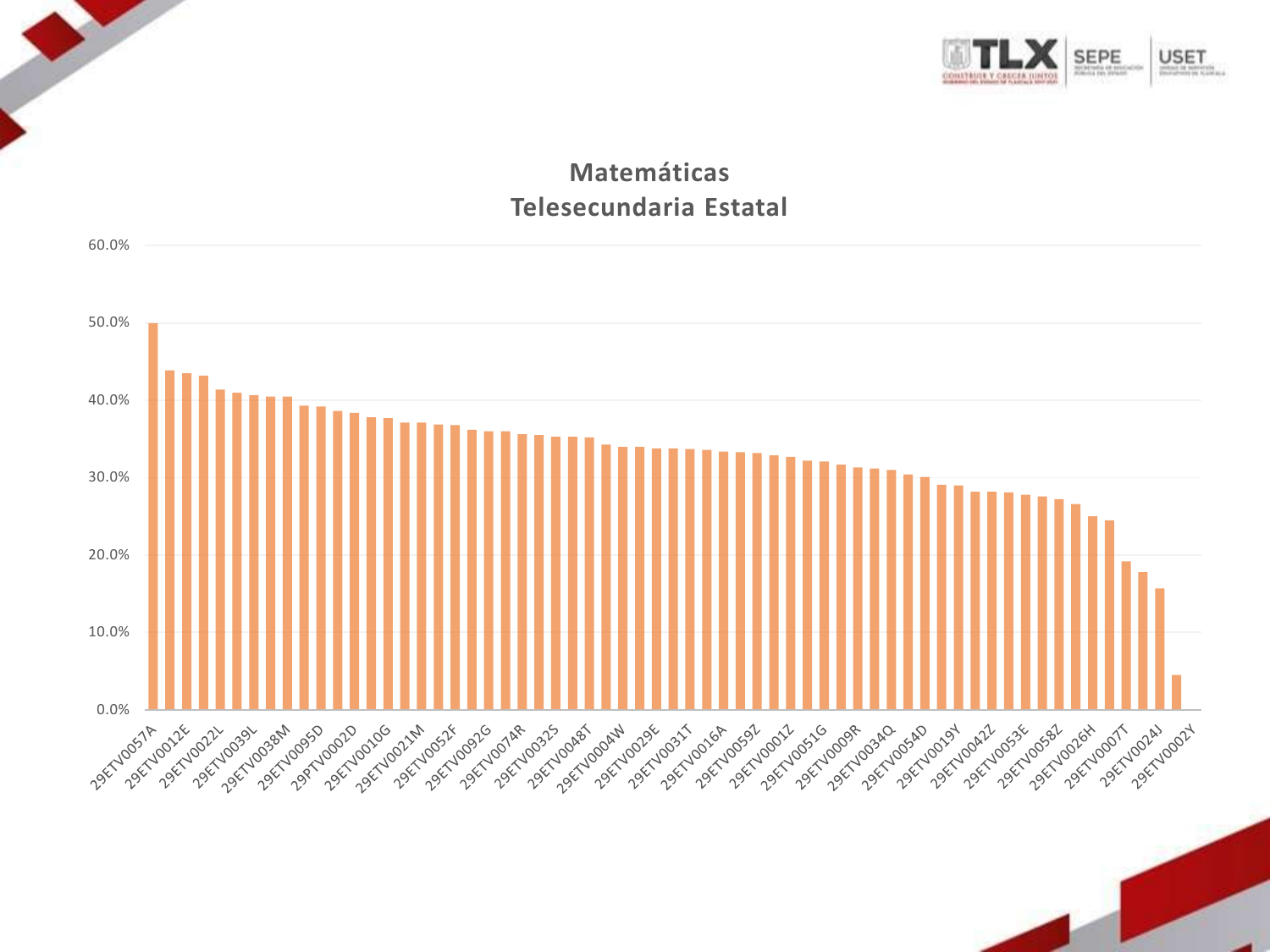

| <b>ESCUELAS TELESECUNDARIAS ESTATALES -IDANIS 2019-</b> |            |                   |
|---------------------------------------------------------|------------|-------------------|
| LENGUAJE Y COMUNICACIÓN                                 | C.C.T      | <b>PORCENTAJE</b> |
| <b>IPRIMERO DE SEPTIEMBRE</b>                           | 29ETV0021M | 55.3              |
| <b>MUNICIPIO DE TLAXCO</b>                              | 29ETV0095D | 53.1              |
| <b>DIEGO DE DURAN</b>                                   | 29ETV0014C | 51.5              |
| <b>QUETZALCOAPAN</b>                                    | 29ETV0094E | 47.1              |
| <b>SEVERINO CUAPANTECATL</b>                            | 29ETV0057A | 46.9              |
| INSTITUTO LAS PEÑAS                                     | 29PTV0002D | 46.8              |
| <b>REGINO FLORES</b>                                    | 29ETV0074R | 46.6              |
| <b>ESTEBAN ANGEL VAZQUEZ</b>                            | 29ETV0023K | 46.4              |
| MARTIRES DE 1915                                        | 29ETV0022L | 43.9              |
| <b>VICTORIA DORNELAS</b>                                | 29ETV0054D | 43.8              |
| <b>CUEXTOTITLA</b>                                      | 29ETV0096C | 43.7              |
| DOMINGO ARENAS                                          | 29ETV0011F | 41.7              |
| NIÑOS HEROES                                            | 29ETV0028F | 41.7              |
| <b>GENERAL ANTONIO CARVAJAL</b>                         | 29ETV0010G | 41.7              |
| <b>MIGUEL HIDALGO</b>                                   | 29ETV0039L | 41.3              |
| <b>TIERRA Y LIBERTAD</b>                                | 29ETV0048T | 40.8              |
| <b>CUAUHTEMOC</b>                                       | 29ETV0044X | 40.5              |
| UESÚS REYES HEROLES                                     | 29ETV0052F | 40.4              |
| LIC. EMILIO SÀNCHEZ PIEDRAS                             | 29ETV0025I | 40.3              |
| <b>MOTENEHUATZIN</b>                                    | 29ETV0015B | 39.5              |
| <b>FRANCISCO I. MADERO</b>                              | 29ETV0038M | 39.3              |
| PROF. LEONIDES AYALA ESCAMILLA                          | 29ETV0005V | 38.9              |
| <b>JUAN ESCUTIA</b>                                     | 29ETV0018Z | 38.8              |
| <b>ICORONEL FELIPE SANTIAGO XICOHTENCATL</b>            | 29ETV0016A | 38.4              |
| <b>LA LIBERTAD</b>                                      | 29ETV0058Z | 37.9              |
| MIGUEL N. LIRA                                          | 29ETV0033R | 37.6              |
| <b>MALINTZI</b>                                         | 29ETV0012E | 37.4              |
| <b>CHICHIMECATEUCTLI</b>                                | 29ETV0092G | 37.3              |

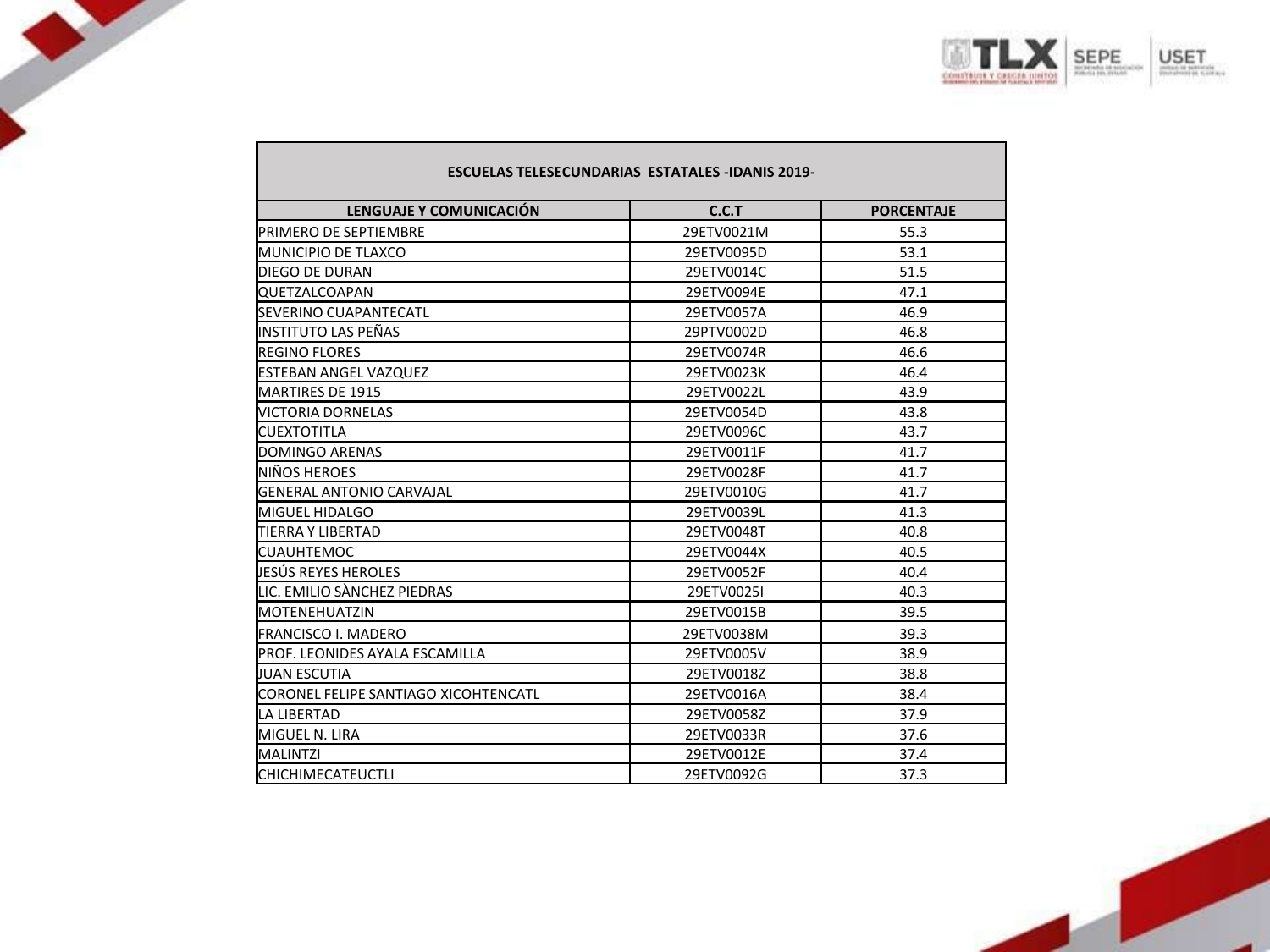

#### **ESCUELAS TELESECUNDARIAS ESTATALES -IDANIS 2019-**

| LENGUAJE Y COMUNICACIÓN                    | C.C.T      | <b>PORCENTAJE</b> |
|--------------------------------------------|------------|-------------------|
| 11 DE SEPTIEMBRE                           | 29ETV0091H | 37.2              |
| LÁZARO CÁRDENAS                            | 29ETV0004W | 36.9              |
| <b>XOCHIQUETZALLI</b>                      | 29ETV0032S | 36.6              |
| <b>CITLALPOPOCATZIN</b>                    | 29ETV0026H | 36.6              |
| LIC. Y CORONEL LIRA Y ORTEGA               | 29ETV0020N | 36.2              |
| TLAHUEXOLOTZIN                             | 29ETV0035P | 35.8              |
| GENERAL MÁXIMO ROJAS                       | 29ETV0051G | 35.7              |
| <b>FRAY DIEGO VALADEZ</b>                  | 29ETV0013D | 35.3              |
| <b>XICOHTENCATL AXAYACATZIN</b>            | 29ETV0034Q | 35.3              |
| <b>I</b> HÉROES DE CHAPULTEPEC             | 29ETV0009R | 35.1              |
| <b>IDESIDERIO HERNANDEZ XOCHITIOTZIN</b>   | 29ETV0040A | 34.9              |
| MIMIAHUAPAN                                | 29PTV0001E | 34.9              |
| JOSÈ VASCONCELOS                           | 29ETV0053E | 34.7              |
| 17 DE SEPTIEMBRE                           | 29ETV0093F | 34.3              |
| <b>I</b> MA. LUISA XICOHTENCATL            | 29ETV0006U | 33.9              |
| PROFA. LEONARDA GÓMEZ BLANCO               | 29ETV0075Q | 33.2              |
| <b>BENITO JUAREZ</b>                       | 29ETV0041Z | 33.1              |
| <b>I</b> GENERAL VICENTE GUERRERO          | 29ETV0003X | 32.8              |
| EMILIANO ZAPATA                            | 29ETV0029E | 32.6              |
| NIÑOS HÉROES DE CHAPULTEPEC                | 29ETV0050H | 32.1              |
| <b>20 DE NOVIEMBRE</b>                     | 29ETV0049S | 31.9              |
| <b>HIMNO NACIONAL</b>                      | 29ETV0042Z | 31.9              |
| UOSEFA ORTIZ DE DOMINGUEZ                  | 29ETV0031T | 31.8              |
| <b>I</b> GENERAL GUADALUPE VICTORIA        | 29ETV0036O | 31.5              |
| <b>I</b> GUSTAVO DIAZ ORDAZ                | 29ETV0001Z | 31.1              |
| <b>MUNICIPIO DE TLAXCALA</b>               | 29ETV0059Z | 30.8              |
| TLAHUEXOLOTZIN                             | 29ETV0019Y | 30.8              |
| <b>XICOHTENCATL</b>                        | 29ETV0008S | 29.9              |
| <b>MARIANO MATAMOROS</b>                   | 29ETV0027G | 29.2              |
| TLAHUICOLE                                 | 29ETV0007T | 28.8              |
| GENERAL ÁLVARO OBREGÓN                     | 29ETV0055C | 27.9              |
| LIC. BENITO JUAREZ                         | 29ETV0024J | 16.5              |
| <b>RICARDO FLORES MAGON</b>                | 29ETV0043Y | 15.5              |
| <b>ADOLFO LOPEZ MATEOS</b>                 | 29ETV0047U | 5.6               |
| SOR JUANA INES DE LA CRUZ (ARCHIVO DAÑADO) | 29ETV0002Y | 0.0               |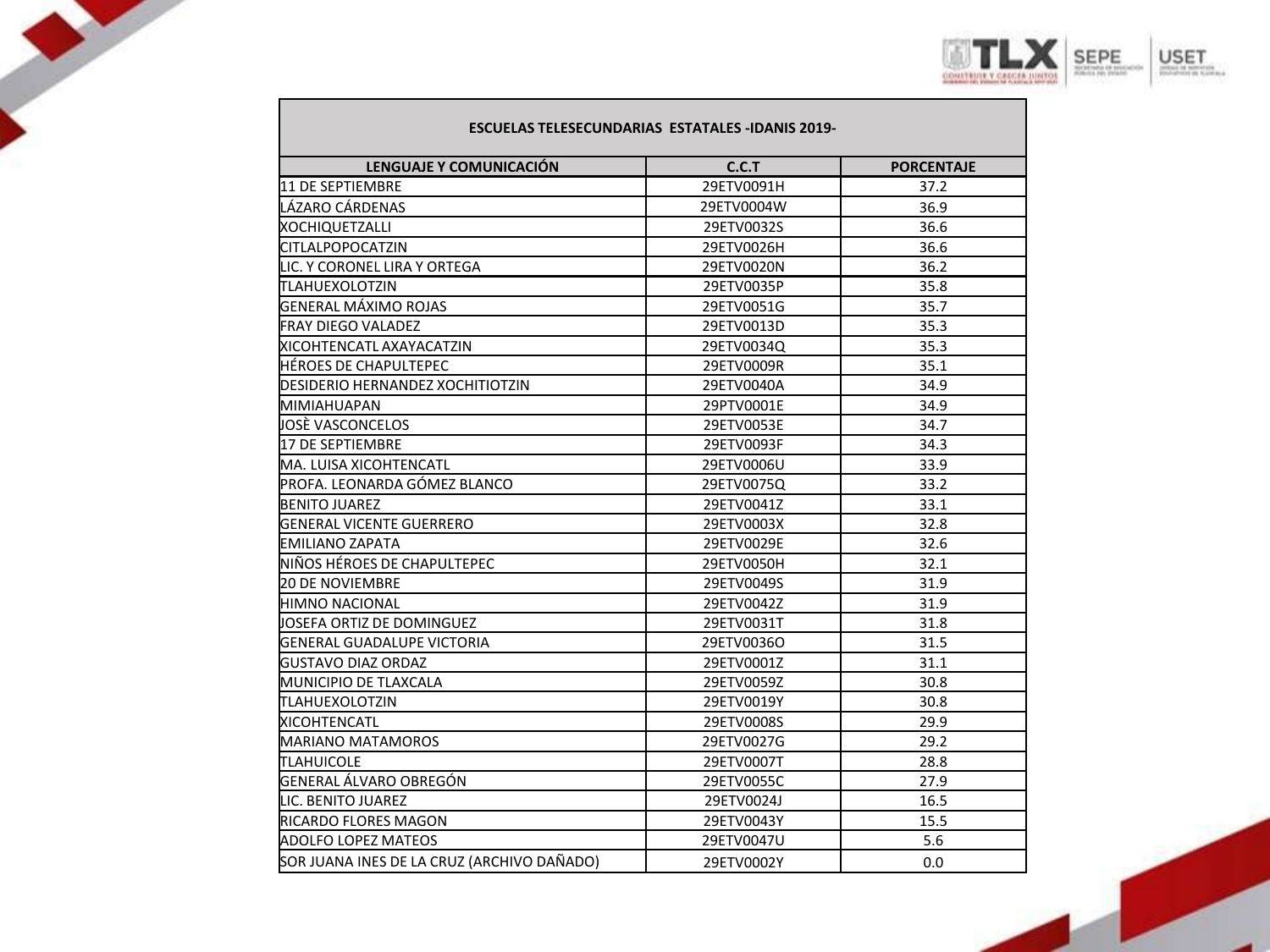

### **Lenguaje y Comunicación Telesecundaria Estatal**

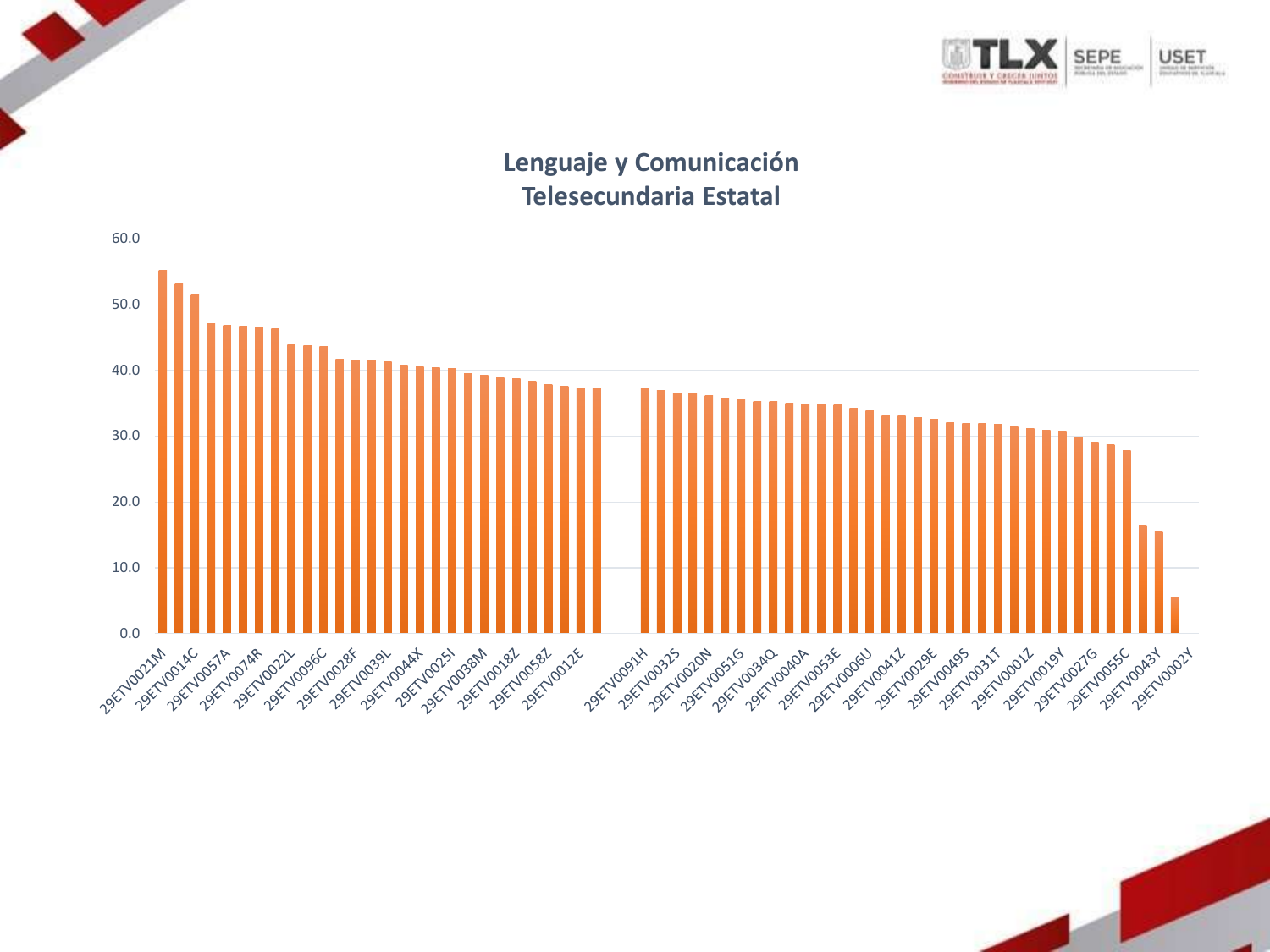

| <b>ESCUELAS SECUNDARIAS GENERALES -IDANIS 2019-</b> |            |                   |
|-----------------------------------------------------|------------|-------------------|
| LENGUAJE Y COMUNICACIÓN                             | C.C.T      | <b>PORCENTAJE</b> |
| <b>JUAN CUAMATZI</b>                                | 29DES0024E | 53.3              |
| <b>PRESIDENTE JUÁREZ</b>                            | 29DES0005Q | 46.3              |
| GABINO A. PALMA                                     | 29DES0023F | 46.3              |
| LEONARDA GÓMEZ BLANCO                               | 29DES0039G | 44.6              |
| XICOHTÉNCATL AXAYACATZIN                            | 29DES0038H | 43.3              |
| JOSÉ JOAQUÍN FERNÁNDEZ DE LIZARDI                   | 29DES0028A | 41.7              |
| VALENTÍN GÓMEZ FARÍAS                               | 29DES0029Z | 40.4              |
| DOMINGO ARENAS                                      | 29DES0033M | 37.5              |
| MIGUEL N. LIRA                                      | 29DES0012Z | 30.7              |
| IGNACIO RAMÍREZ                                     | 29DES0011A | 25                |
| RAÚL ISIDRO BURGOS                                  | 29DES0014Y | 23.3              |
| <b>GABRIELA MISTRAL</b>                             | 29DES0016W | 21.7              |
| JAIME TORRES BODET                                  | 29DES0025D | 21.7              |
| AGUSTÍN MELGAR                                      | 29DES0030P | 21.7              |
| <b>MARIANO MATAMOROS</b>                            | 29DES0002T | 21.5              |
| HÉROE DE NACOZARI                                   | 29DES0001U | 21.3              |
| ARCELIA GHENNO VÁZQUEZ                              | 29DES0020I | 20.3              |
| RICARDO FLORES MAGÓN                                | 29DES0022G | 20.3              |
| RAFAEL MINOR FRANCO                                 | 29DES0004R | 20                |
| JOSÉ VASCONCELOS                                    | 29DES0021H | 20                |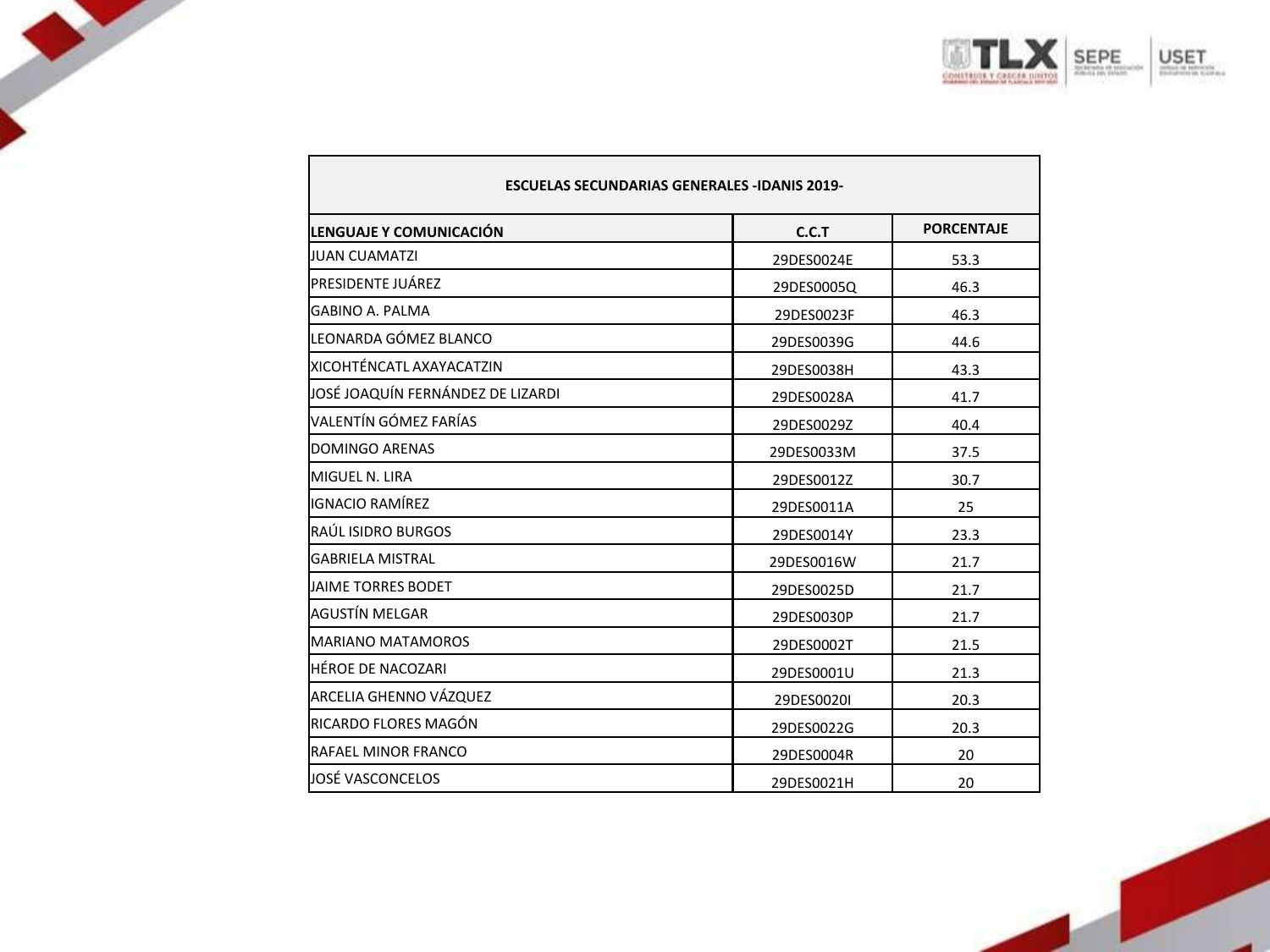

| <b>ESCUELAS SECUNDARIAS GENERALES -IDANIS 2019-</b> |            |                   |
|-----------------------------------------------------|------------|-------------------|
| LENGUAJE Y COMUNICACIÓN                             | C.C.T      | <b>PORCENTAJE</b> |
| <b>NICENTE SUAREZ</b>                               | 29DES0034L | 20                |
| IOCTAVIO PAZ LOZANO                                 | 29DES0043T | 19.8              |
| <b>FRANCISCO VILLA</b>                              | 29DES0027B | 19.2              |
| <b>I</b> CORONEL FELIPE SANTIAGO XICOHTÉNCATL       | 29DES0003S | 18.7              |
| lioaquín cisneros molina                            | 29DES0037I | 18.5              |
| <b>HIGINIO PAREDES RAMOS</b>                        | 29DES0040W | 18.3              |
| <b>EMILIANO ZAPATA</b>                              | 29DES0032N | 18                |
| <b>TLAHUICOLE</b>                                   | 29DES0035K | 17.8              |
| LIC. EMILIO SÁNCHEZ PIEDRAS                         | 29DES0018U | 17.7              |
| IMOISÉS SÁENZ                                       | 29DES0007O | 17.3              |
| LÁZARO CÁRDENAS                                     | 29DES0017V | 17.3              |
| <b>LIUSTO SIERRA</b>                                | 29DES0031O | 17                |
| ZACATELCO                                           | 29DES0041V | 16.8              |
| <b>SANTOS GALICIA XOCHIHUA</b>                      | 29DES0006P | 16.8              |
| <b>FERNANDO MONTES DE OCA</b>                       | 29DES0010B | 16.7              |
| <b>IRAÍZ Y COMPROMISO</b>                           | 29DES0036J | 16.7              |
| ROMAN SALDAÑA OROPEZA                               | 29DES0026C | 16.2              |
| <b>GRAL. DOMINGO ARENAS</b>                         | 29DES0044S | 16                |
| 12 DE OCTUBRE                                       | 29DES0019T | 16                |
| <b>I</b> GENERAL CRISANTO CUELLAR ABAROA            | 29DES0009M | 15.7              |
| ADRIÁN VÁZQUEZ SÁNCHEZ                              | 29DES0015X | 14.7              |
| <b>FRANCISCO JAVIER CLAVIJERO</b>                   | 29DES0042U | 14.7              |
| IGNACIO MANUEL ALTAMIRANO                           | 29DES0013Z | 9.7               |
| LÁZARO CÁRDENAS DEL RIO                             | 29DES0008N | 7.8               |

 $\bullet$ 

L

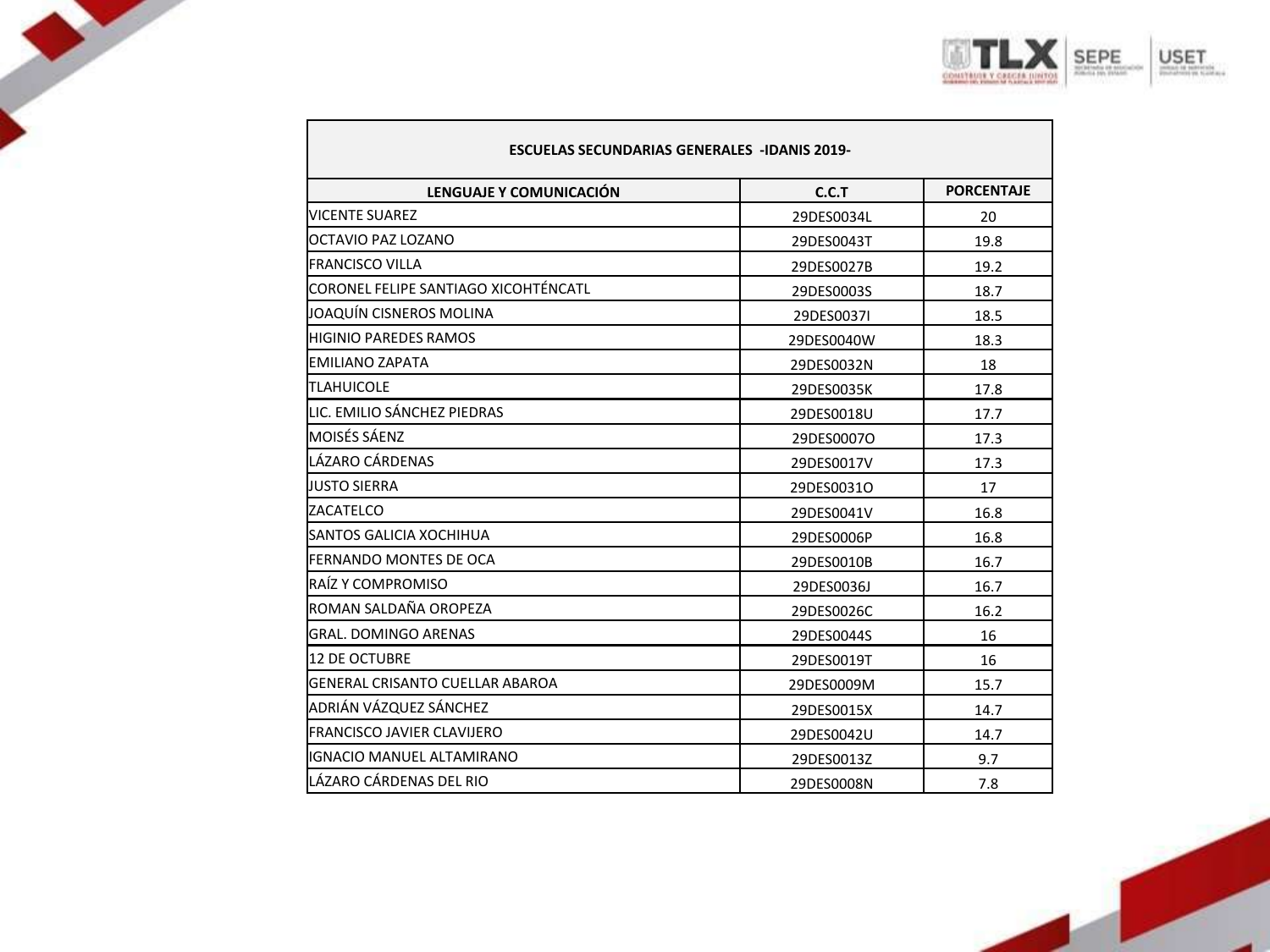

### Lenguaje y Comunicación Secundarias Generales

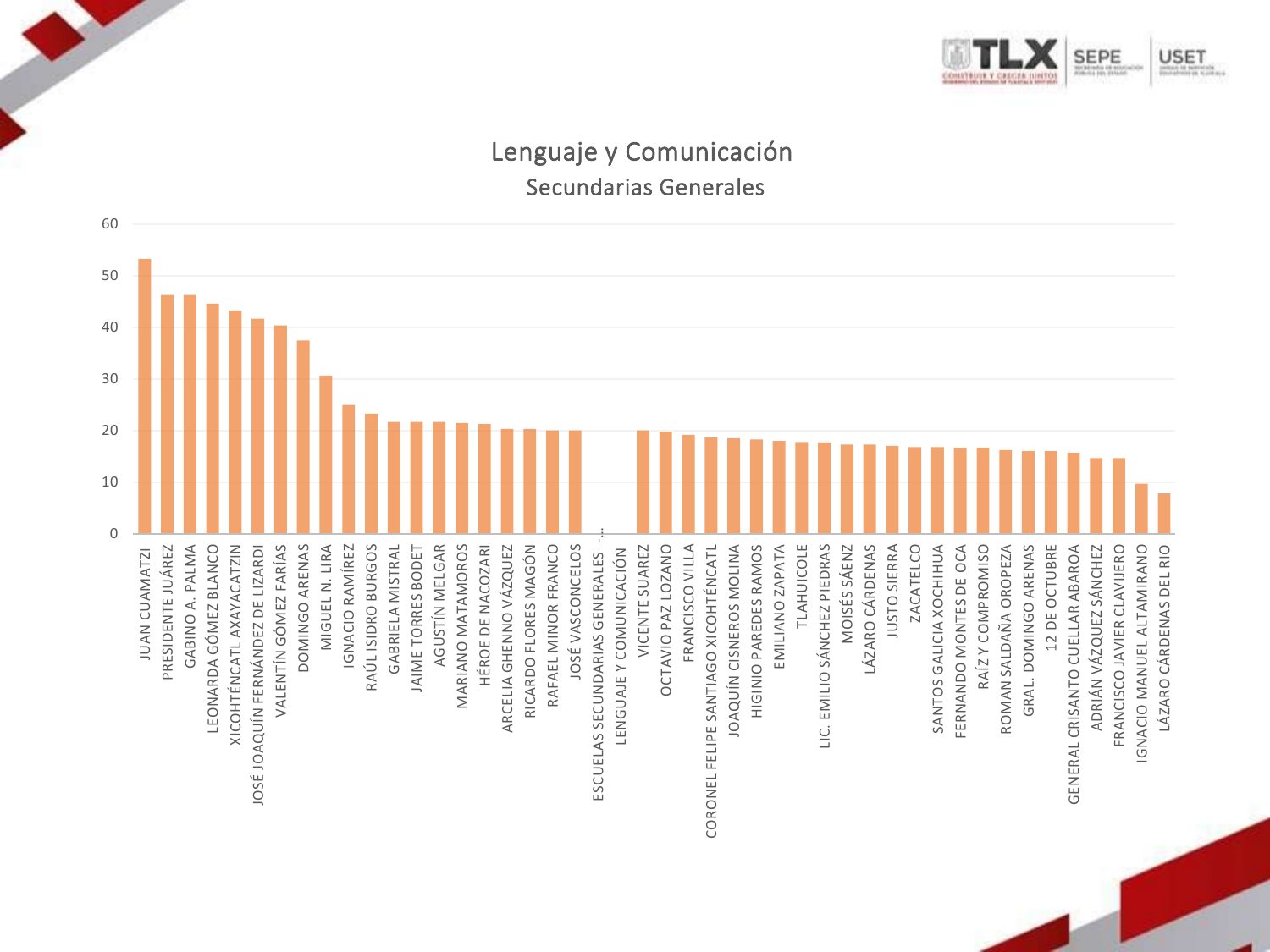

| <b>ESCUELAS SECUNDARIAS GENERALES -IDANIS 2019-</b> |            |                   |
|-----------------------------------------------------|------------|-------------------|
| <b>IMATEMÁTICAS</b>                                 | C.C.T      | <b>PORCENTAJE</b> |
| <b>HÉROE DE NACOZARI</b>                            | 29DES0001U | 42                |
| <b>MARIANO MATAMOROS</b>                            | 29DES0002T | 41.3              |
| EMILIANO ZAPATA                                     | 29DES0032N | 40.8              |
| RICARDO FLORES MAGÓN                                | 29DES0022G | 39.8              |
| <b>FRANCISCO VILLA</b>                              | 29DES0027B | 37.8              |
| <b>JUAN CUAMATZI</b>                                | 29DES0024E | 37.2              |
| OCTAVIO PAZ LOZANO                                  | 29DES0043T | 37                |
| MIGUEL N. LIRA                                      | 29DES0012Z | 35                |
| LIC. EMILIO SÁNCHEZ PIEDRAS                         | 29DES0018U | 34.5              |
| <b>MOISÉS SÁENZ</b>                                 | 29DES0007O | 34.2              |
| <b>TLAHUICOLE</b>                                   | 29DES0035K | 33.5              |
| <b>SANTOS GALICIA XOCHIHUA</b>                      | 29DES0006P | 33.3              |
| ADRIÁN VÁZQUEZ SÁNCHEZ                              | 29DES0015X | 33.2              |
| LÁZARO CÁRDENAS                                     | 29DES0017V | 33.2              |
| <b>JUSTO SIERRA</b>                                 | 29DES0031O | 32.7              |
| RAÍZ Y COMPROMISO                                   | 29DES0036J | 32.7              |
| <b>12 DE OCTUBRE</b>                                | 29DES0019T | 31.8              |
| <b>FRANCISCO JAVIER CLAVIJERO</b>                   | 29DES0042U | 29.8              |
| VALENTÍN GÓMEZ FARÍAS                               | 29DES0029Z | 29.2              |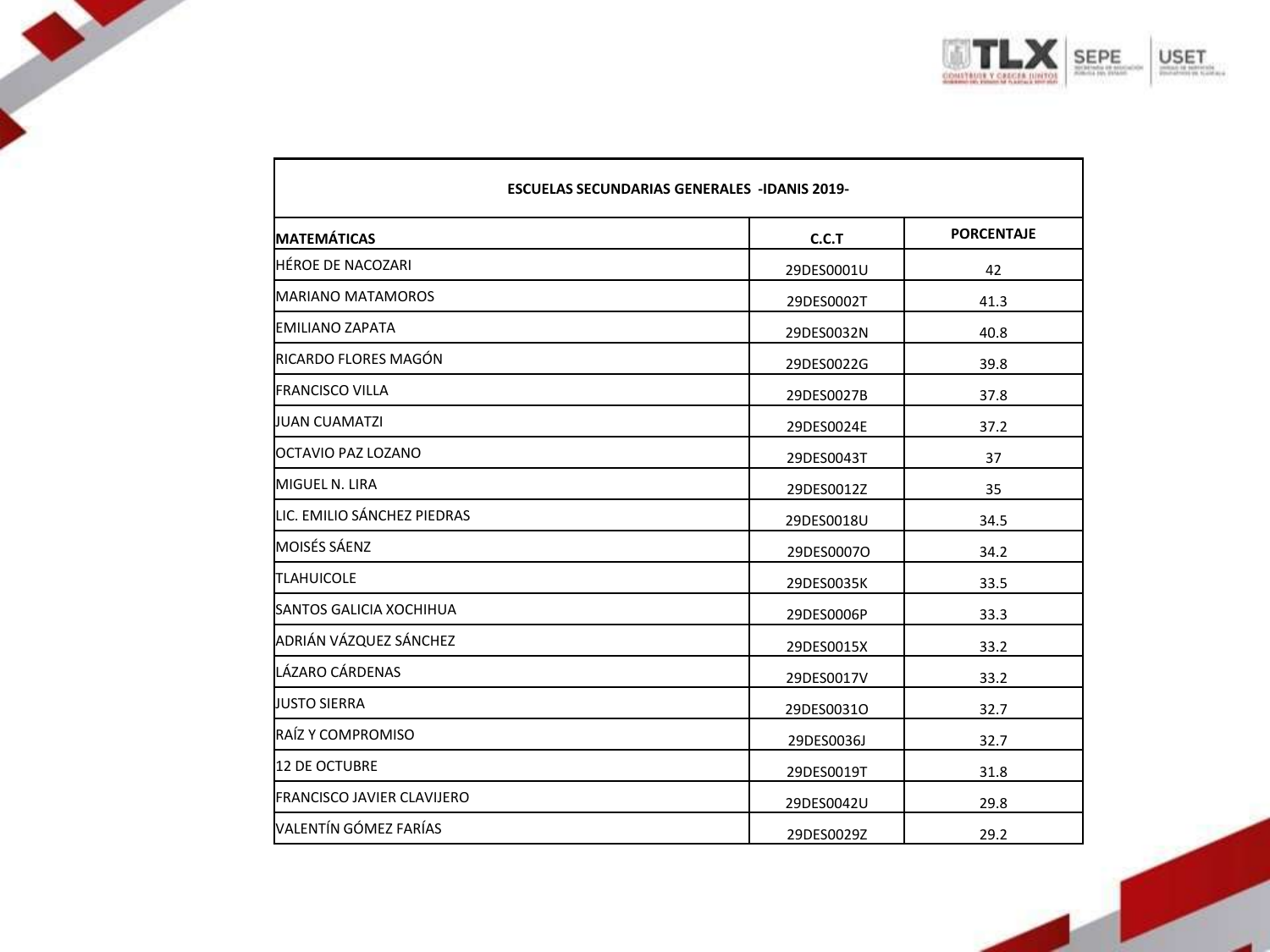

| <b>ESCUELAS SECUNDARIAS GENERALES -IDANIS 2019-</b> |            |                   |
|-----------------------------------------------------|------------|-------------------|
| <b>MATEMÁTICAS</b>                                  | C.C.T      | <b>PORCENTAJE</b> |
| XICOHTÉNCATL AXAYACATZIN                            | 29DES0038H | 28.3              |
| <b>PRESIDENTE JUÁREZ</b>                            | 29DES0005Q | 28.1              |
| LEONARDA GÓMEZ BLANCO                               | 29DES0039G | 27.8              |
| DOMINGO ARENA                                       | 29DES0033M | 27.8              |
| JOSÉ JOAQUÍN FERNÁNDEZ DE LIZARDI                   | 29DES0028A | 25.6              |
| RAÚL ISIDRO BURGOS                                  | 29DES0014Y | 21.7              |
| <b>GABRIELA MISTRAL</b>                             | 29DES0016W | 21.7              |
| JAIME TORRES BODET                                  | 29DES0025D | 21.7              |
| IGNACIO RAMÍREZ                                     | 29DES0011A | 19.4              |
| RAFAEL MINOR FRANCO                                 | 29DES0004R | 18.3              |
| liOSÉ VASCONCELOS                                   | 29DES0021H | 18.3              |
| AGUSTÍN MELGAR                                      | 29DES0030P | 18.3              |
| <b>VICENTE SUAREZ</b>                               | 29DES0034L | 18.3              |
| ARCELIA GHENNO VÁZQUEZ                              | 29DES0020I | 18.2              |
| CORONEL FELIPE SANTIAGO XICOHTÉNCATL                | 29DES0003S | 17                |
| FERNANDO MONTES DE OCA                              | 29DES0010B | 16.7              |
| <b>HIGINIO PAREDES RAMOS</b>                        | 29DES0040W | 16.7              |
| ZACATELCO                                           | 29DES0041V | 16                |
| JOAQUÍN CISNEROS MOLINA                             | 29DES0037I | 15.8              |
| ROMAN SALDAÑA OROPEZA                               | 29DES0026C | 15.7              |
| <b>GRAL, DOMINGO ARENAS</b>                         | 29DES0044S | 14.8              |
| GENERAL CRISANTO CUELLAR ABAROA                     | 29DES0009M | 14.5              |
| LÁZARO CÁRDENAS DEL RIO                             | 29DES0008N | 10                |
| IGNACIO MANUEL ALTAMIRANO                           | 29DES0013Z | 9.7               |

 $\mathbf{I}$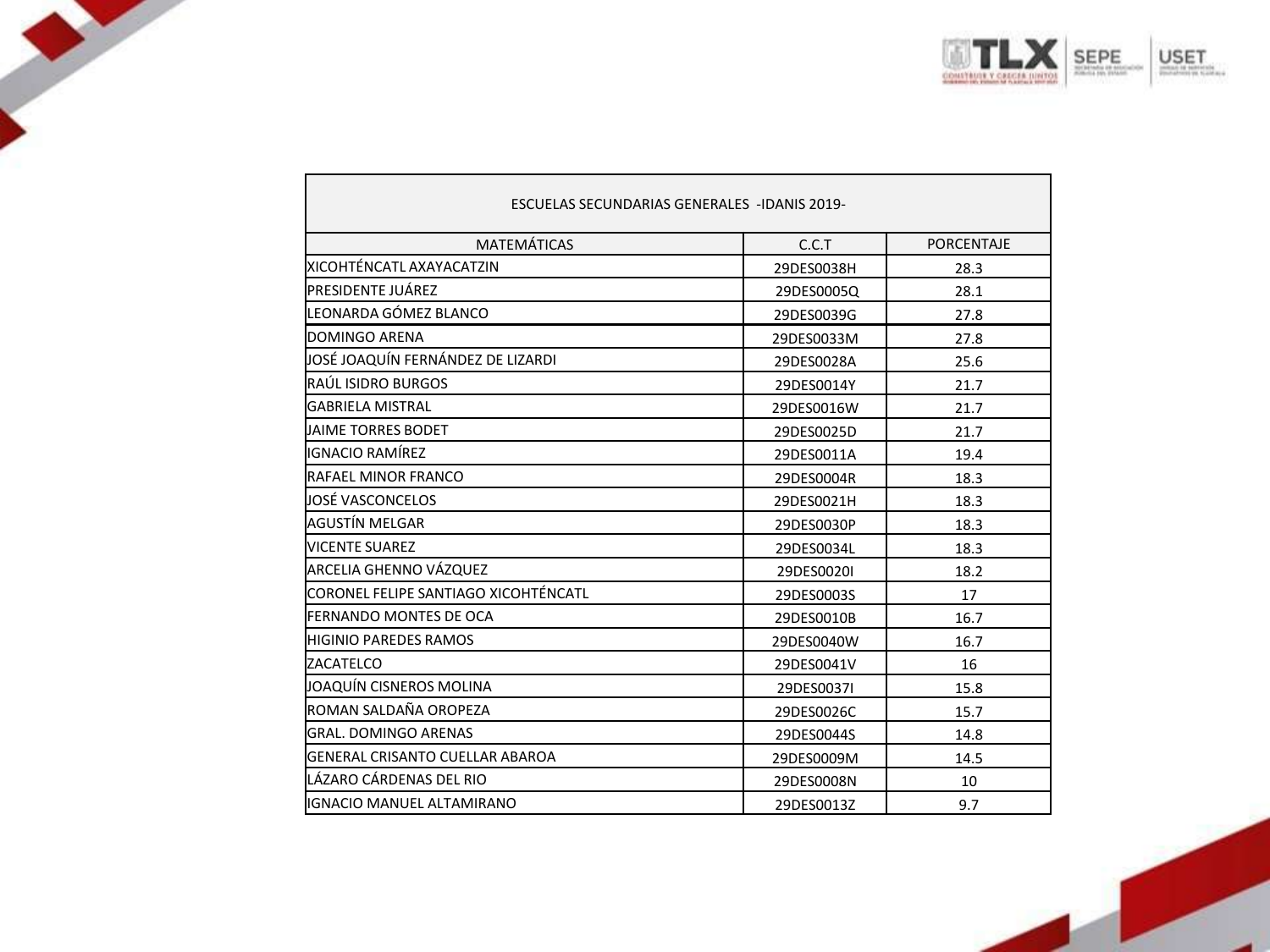

### Matemáticas Secundarias Generales